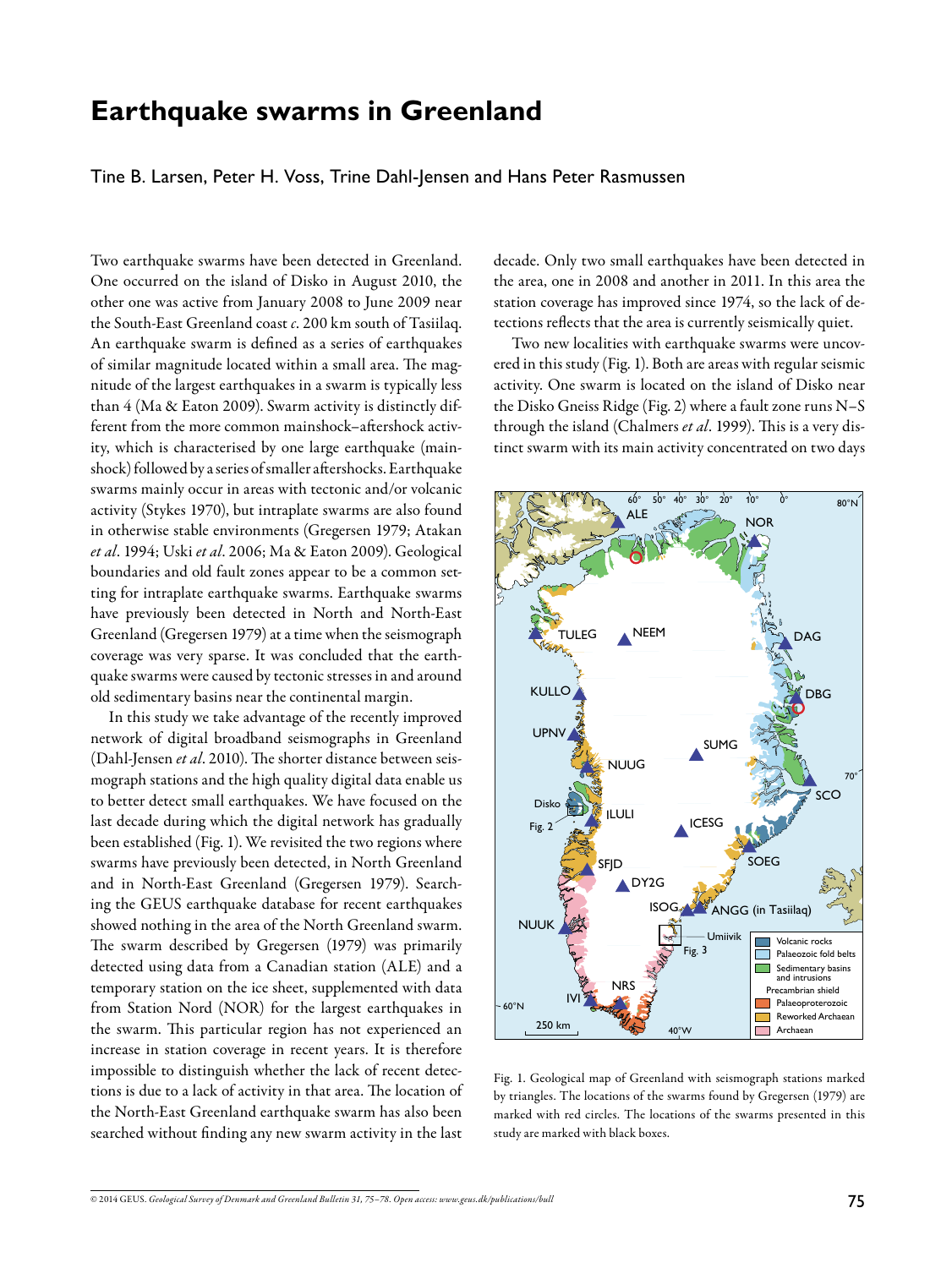

Fig. 2. The calculated epicentres for the swarm earthquakes on Disko, West Greenland. The Disko Gneiss Ridge runs along the fault line on the map

in late August 2010, followed by slightly increased seismicity during the following two months. The other swarm is located in a remote area near the South-East Greenland coast, *c*. 200 km south of Tasiilaq (Fig. 3). This swarm is less distinct with two main pulses of activity in January 2008 and spring 2009. This area had increased seismicity for a year and a half, before it tapered off. The objective of this paper is to describe the two newly discovered earthquake swarms and how they relate to the local geology.

#### **Data and analysis**

Seismographs have been continuously operating in Greenland since 1927 (Hjelme 1996). Originally the instruments were large, difficult to install and labour intensive to maintain. It was only possible to operate a few stations in Greenland. This changed with the development of digital instruments, and during the last decade a network of 20 digital broadband seismographs with real-time data transmission has been installed in Greenland (Fig. 1). This massive undertaking is a result of the international collaboration in the Greenland Ice Sheet Monitoring Network (GLISN) project with funding from around the world (Dahl-Jensen *et al*. 2010). The latest seismological station was installed in Upernavik in 2013 by the Korean Polar Research Institute (see UPNV Fig. 1).

Data from the real-time network of seismographs are processed daily at GEUS using the SEISAN analysis software (Ottemöller *et al*. 2013). Earthquake phases are manually identified and combined to form earthquake locations when possible. Locations and phase readings are kept in the GEUS database for future reference. This includes phase readings not associated with an earthquake location. All the raw waveform data are also stored. The new earthquake swarms were discovered by performing a search in the database around locations, where clustering of seismicity was observed on a map of all earthquakes in Greenland. The search results were then examined for possible clustering of events in time. Two earthquake clusters fulfilled the criteria defining an earthquake swarm. Despite the improved station coverage, it is still challenging to determine the focal mechanism of most earthquakes in Greenland. Particularly the small swarm earthquakes that are only registered on one to four seismographs, which is insufficient for reliable focal mechanism calculations.

#### **Earthquake swarm at the island of Disko**

Disko and the surrounding areas are frequently shaken by small earthquakes, some large enough to be felt by the locals. Disko is also known for its warm springs formed where circulating surface water penetrates into the subsurface through deep cracks and is heated by the higher temperatures at depth. The flow of a warm spring is sometimes changed by a small earthquake, indicating that the earthquake sources are shallow. There are thousands of springs with constant temperature on Disko. The temperatures in individual springs vary between 1°C and 18.5°C (Kristensen 2006).

The number of earthquakes detected near the southern end of the Disko Gneiss Ridge per year for 2006–2013 varies between one and ten (Fig 4A). However, 2010 stands out with 27 detected earthquakes. The earthquake activity was particularly intense on 22 and 23 August (Fig 4B). The earthquakes ranged in magnitude from 1.9 to 3.2 with most



Fig. 3. The calculated epicentres for the swam earthquakes near Umiivik, on the South-East Greenland coast.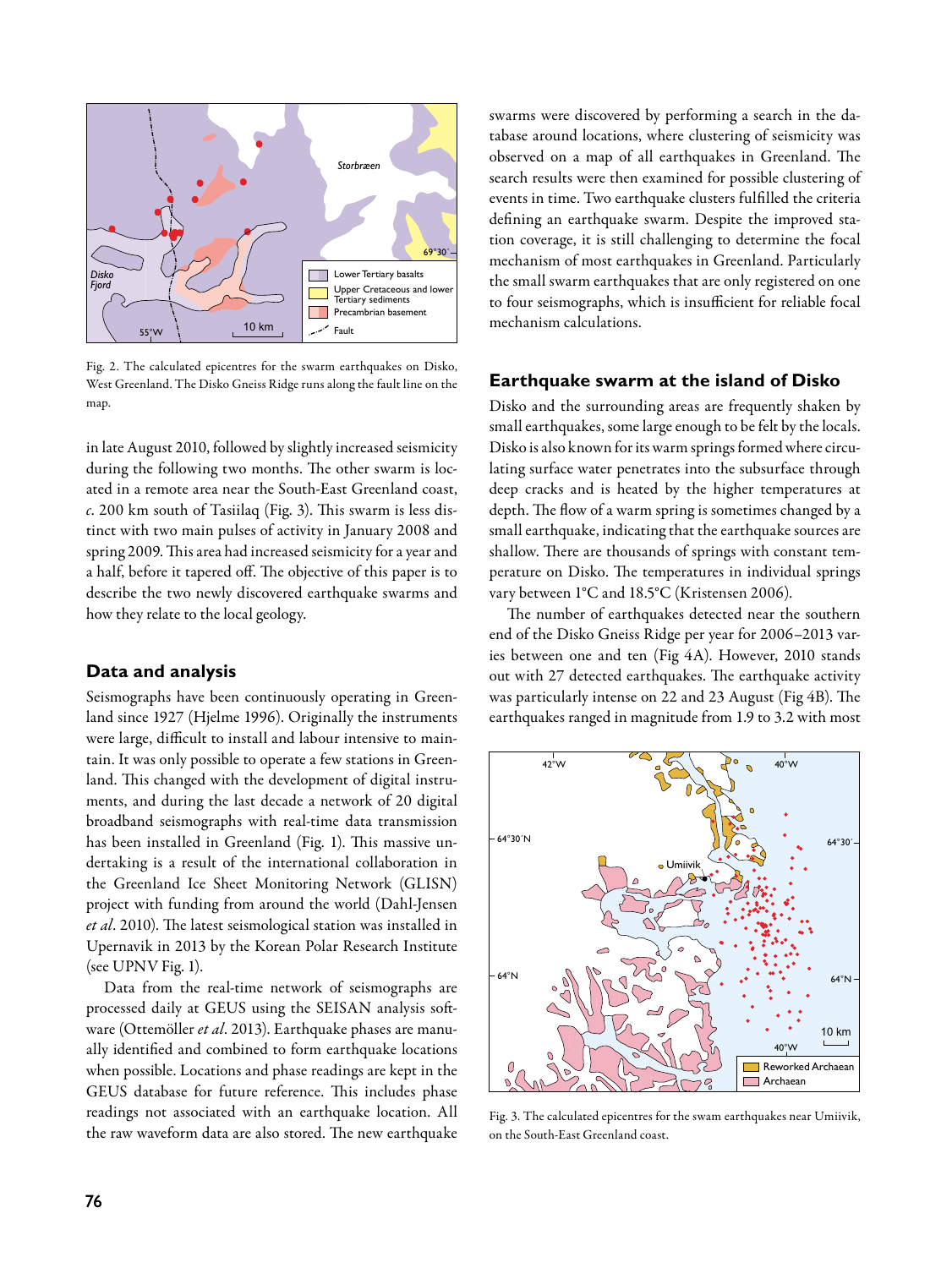

Fig. 4. A: Number of earthquakes per year for the period 2006–2013 around the location of the earthquake swarm on Disko. B: Number of earthquakes per day from 20 to 30 August 2010 in the same area.

clustering in the magnitude range between 2.2 and 2.8. The earthquake epicentres were spread out over a small area with the largest distance between two events being about 30 km. This distance is within the uncertainty on the locations. The uncertainty on the epicentres is in the order of 10 km in N–S direction and at least 50 km in E–W direction. This is caused by the geometry of the network relative to the events with seismographs primarily located north and south of the epicentres. As Fig. 2 shows, the scatter in the epicentres was indeed largest in E–W direction.

The closest seismograph where all earthquakes were registered is located in Ilulissat (ILULI) 110–120 km away. The earthquakes were also registered in Nuugaatsiaq (NUUG) *c*. 220 km to the north, in Kangerlussuaq (SFJD) 320 km to the south and at the Summit ice camp (SUMG) 650 km towards the north-east. A few earthquakes were registered on a total of eight seismographs in Greenland, but most of them were registered in just four locations. The depth of the earthquakes is poorly determined, but appears to be shallow. A major challenge in determining the depth is the limited knowledge of the crustal velocity structure. The depth to Moho is known from receiver function studies (Dahl-Jensen *et al*. 2003), and the crustal density structure in the Disko area has been modelled from seismic and potential field data (Chalmers *et al*. 1999). Relocating the earthquakes with a fixed depth of 5 km does not reduce the distance between the epicentres significantly. However, the variation in time difference between the *P*-wave arrival and the *S*-wave arrival was less than 1.5 sec. indicating a small source region.

The north–south-oriented fault along the Disko Gneiss Ridge is a known zone of weakness, and the area is characterised by a moderate earthquake activity with no seasonal variation. In SE Finland earthquake swarms are observed to be related to the intrusion of water and gas into fractures working in concert with the local stress field (Uski *et al*. 2006). A similar mechanism is likely on Disko. As warm water is circulating in deep cracks all year round a seasonal variation is not expected. Some of the warm springs on Disko are radioactive (Kristensen 2006) containing radon from the basement. Radon is also observed near earthquake swarms in Finland, and radon gas is believed to play a minor role in triggering earthquake swarms in SE Finland (Uski *et al*. 2006).

## **Earthquake swarm in South-East Greenland**

The east coast of Greenland is frequently shaken by small earthquakes. In Tasiilaq earthquakes are felt almost every year. Many small earthquakes are registered farther down the coast, but it is not known if any of these events can be felt as the area is not populated. Earthquake swarm activity was detected in January 2008 and in the spring of 2009 just off the coast near Umiivik. The earthquakes in the swarm range in magnitude from 1.8 to 3.8. In the years before and after the swarm period, the level of earthquake activity in the area range between 12 and 21 earthquakes per year (Fig. 5A). However, in 2008 and 2009 respectively 71 and 114 earthquakes were registered. The earthquakes occurred primarily in January and April 2008 and again from January to July 2009 (Fig. 5B).

The uncertainty on most of the epicentres is several hundred kilometres in both the N–S and E–W directions. This is a consequence of the earthquakes being detected primarily by only two seismographs (four phases in total) in Kangerlussuaq (SFJD) and at Summit (SUMG) 550 km and 1000 km from the epicentres. The distance between the seismographs and the epicentres is well-determined, but the direction is poorly constrained. After improvements had been made to the seismograph network, a larger earthquake with a magnitude of 3.6 occurred in the area on 13 October 2009. This earthquake was well-recorded at four locations: Narsarsuaq (NRS), Kangerlussuaq (SFJD), Ilulissat (ILULI) and Summit (SUMG) with an uncertainty of less than 10 km in N–S direction and less than 20 km in E–W direction. This earth-



Fig. 5. A: Number of earthquakes per year for the period 2006–2013 around the location of the earthquake swarm at the SE Greenland coast. B: Number of earthquakes per month from January 2008 to July 2009 in the same area.